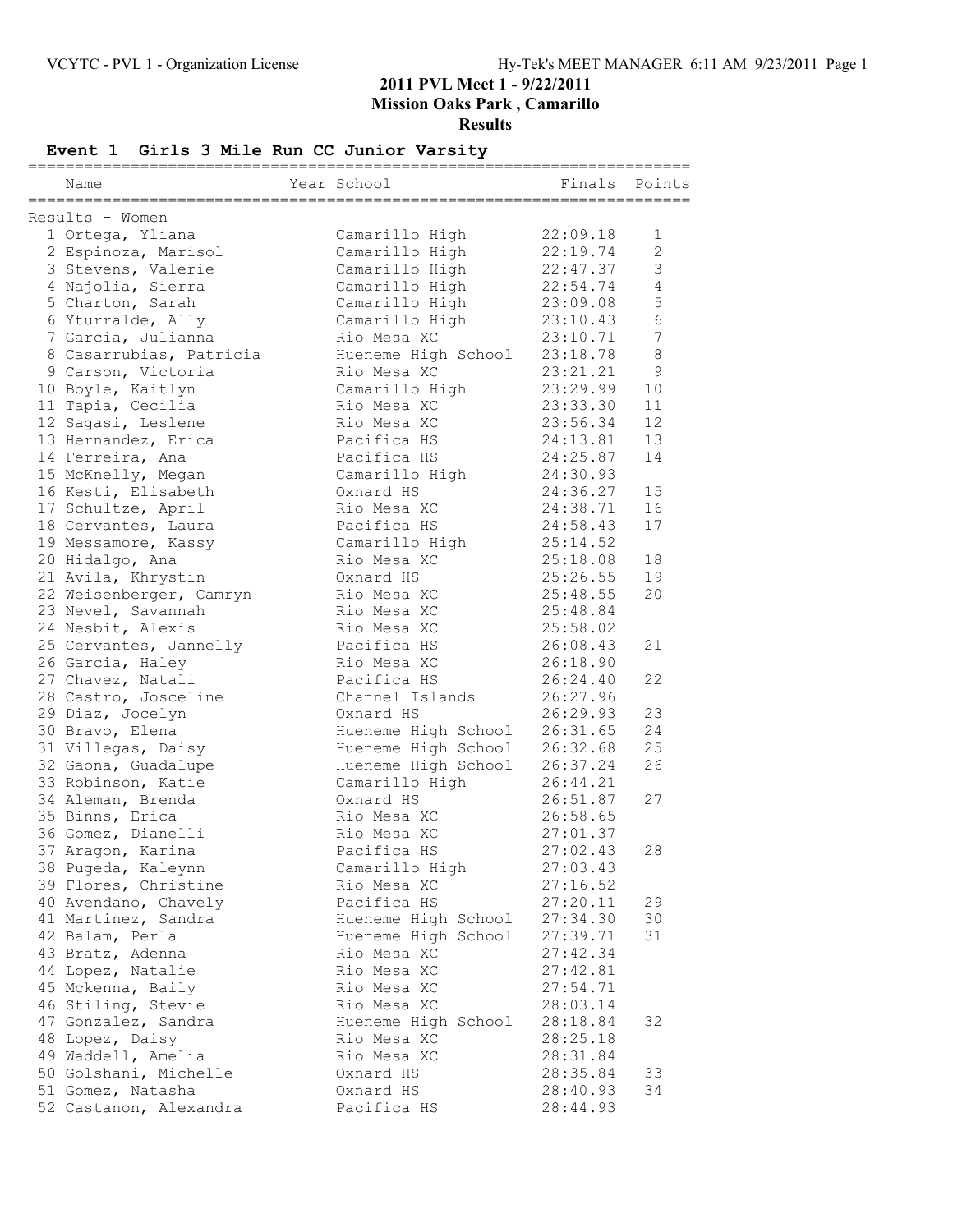# **....Event 1 Girls 3 Mile Run CC Junior Varsity**

|  | 53 Johnson, Paulina     | Pacifica HS                  | 28:47.24 |    |
|--|-------------------------|------------------------------|----------|----|
|  | 54 Juarez, Julianne     | Rio Mesa XC                  | 28:55.14 |    |
|  | 55 Gaona, Jessica       | Hueneme High School          | 29:12.05 |    |
|  | 56 Robles, Alondra      | Pacifica HS                  | 29:26.43 |    |
|  | 57 Bedolla, Jared       | Oxnard HS                    | 29:29.02 | 35 |
|  | 58 Samano, Gabriela     | Hueneme High School          | 29:30.27 |    |
|  | 59 Rocha, Briana        | Pacifica HS                  | 29:30.84 |    |
|  | 60 Gaona, Augustina     | Hueneme High School          | 29:35.81 |    |
|  | 61 Aranda, Selena       | Rio Mesa XC                  | 29:36.27 |    |
|  | 62 Rios, Liliana        | Pacifica HS                  | 29:46.05 |    |
|  | 63 Padilla, Elena       | Hueneme High School          | 30:00.24 |    |
|  | 64 Lopez, Lisa          | Rio Mesa XC                  | 30:08.46 |    |
|  | 65 Ramirez, Veronica    | Hueneme High School 30:12.43 |          |    |
|  | 66 Navarro, Paola       | Hueneme High School          | 30:14.78 |    |
|  | 67 Avila, Maria         | Hueneme High School          | 30:21.02 |    |
|  | 68 Hart, Kayla          | Rio Mesa XC                  | 30:24.84 |    |
|  | 69 Dimas, Gabriela      | Rio Mesa XC                  | 30:29.49 |    |
|  | 70 Wisma, Alexandra     | Rio Mesa XC                  | 30:33.08 |    |
|  | 71 Ambriz, Jennifer     | Hueneme High School          | 30:33.37 |    |
|  | 72 Gong, Samantha       | Oxnard HS                    | 31:06.24 |    |
|  | 73 Cisneros, Miriam     | Rio Mesa XC                  | 31:16.99 |    |
|  | 74 Gonzalez, Natalia    | Rio Mesa XC                  | 31:20.68 |    |
|  | 75 Cumplido, Guadalupe  | Pacifica HS                  | 31:56.11 |    |
|  | 76 Espinoza, Eden       | Hueneme High School 32:05.52 |          |    |
|  | 77 Cervantes, Estefani  | Oxnard HS                    | 32:20.11 |    |
|  | 78 Navarrete, Andrea    | Pacifica HS                  | 32:24.21 |    |
|  | 79 Guzman, Aurea        | Pacifica HS                  | 32:51.49 |    |
|  | 80 Parham, Blake        | Camarillo High               | 33:09.34 |    |
|  | 81 Patterson, Karen     | Oxnard HS                    | 33:25.90 |    |
|  | 82 Garcia, Jazmine      | Hueneme High School 33:53.18 |          |    |
|  | 83 Nava, Sabrina        | Pacifica HS                  | 33:53.24 |    |
|  | 84 Muelluer, Marissa    | Rio Mesa XC                  | 34:46.11 |    |
|  | 85 Hernandez, Elizabeth | Rio Mesa XC                  | 35:19.19 |    |
|  | 86 Campos, Chelsea      | Rio Mesa XC                  | 36:53.41 |    |
|  |                         |                              |          |    |

|                             | Team Scores       |  |                    |  |  |  |         |      |      |      |  |
|-----------------------------|-------------------|--|--------------------|--|--|--|---------|------|------|------|--|
| Rank Team                   | Total             |  | 1 2 3 4            |  |  |  | $5 * 6$ | $*7$ | $*8$ | $*9$ |  |
| Results - Women             |                   |  |                    |  |  |  |         |      |      |      |  |
| 1 Adolfo Camarillo High Sch | 15 1 2 3 4 5 6 10 |  |                    |  |  |  |         |      |      |      |  |
| Total Time: 1:53:20.11      |                   |  |                    |  |  |  |         |      |      |      |  |
| 22:40.03<br>Average:        |                   |  |                    |  |  |  |         |      |      |      |  |
| 2 Rio Mesa XC               | 55                |  | 7 9 11 12 16 18 20 |  |  |  |         |      |      |      |  |
| Total Time: 1:58:40.27      |                   |  |                    |  |  |  |         |      |      |      |  |
| 23:44.06<br>Average:        |                   |  |                    |  |  |  |         |      |      |      |  |
| 3 Pacifica HS               | 87                |  | 13 14 17 21 22 28  |  |  |  |         | 29   |      |      |  |
| Total Time:<br>2:06:10.94   |                   |  |                    |  |  |  |         |      |      |      |  |
| 25:14.19<br>Average:        |                   |  |                    |  |  |  |         |      |      |      |  |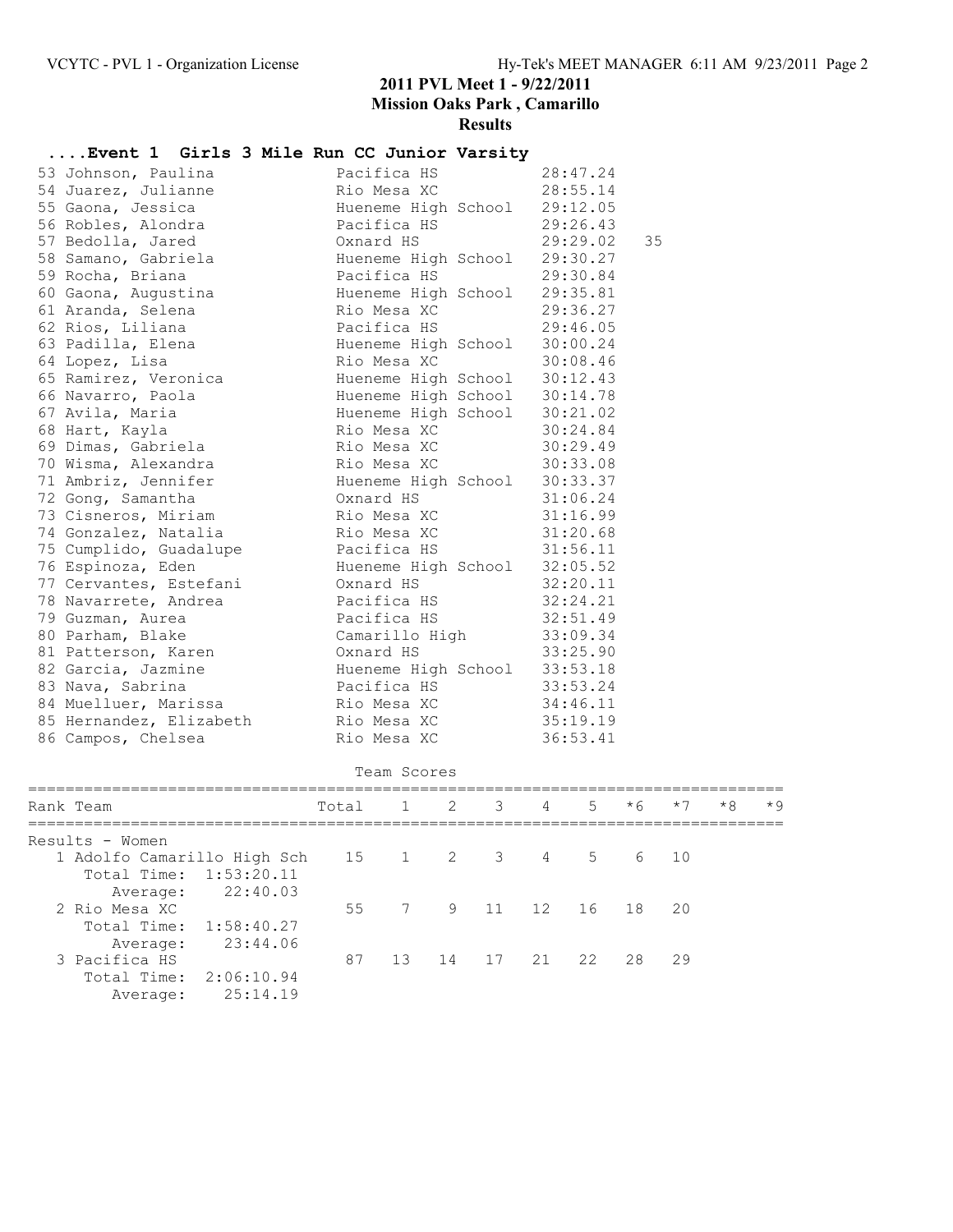# **....Event 1 Girls 3 Mile Run CC Junior Varsity**

| 4 Hueneme High School  |  |     |  |  |                                           |
|------------------------|--|-----|--|--|-------------------------------------------|
| Total Time: 2:10:34.65 |  |     |  |  |                                           |
| Average: 26:06.93      |  |     |  |  |                                           |
|                        |  |     |  |  | -35                                       |
| Total Time: 2:12:00.46 |  |     |  |  |                                           |
| Average: 26:24.10      |  |     |  |  |                                           |
|                        |  | 113 |  |  | 8 24 25 26 30 31<br>117 15 19 23 27 33 34 |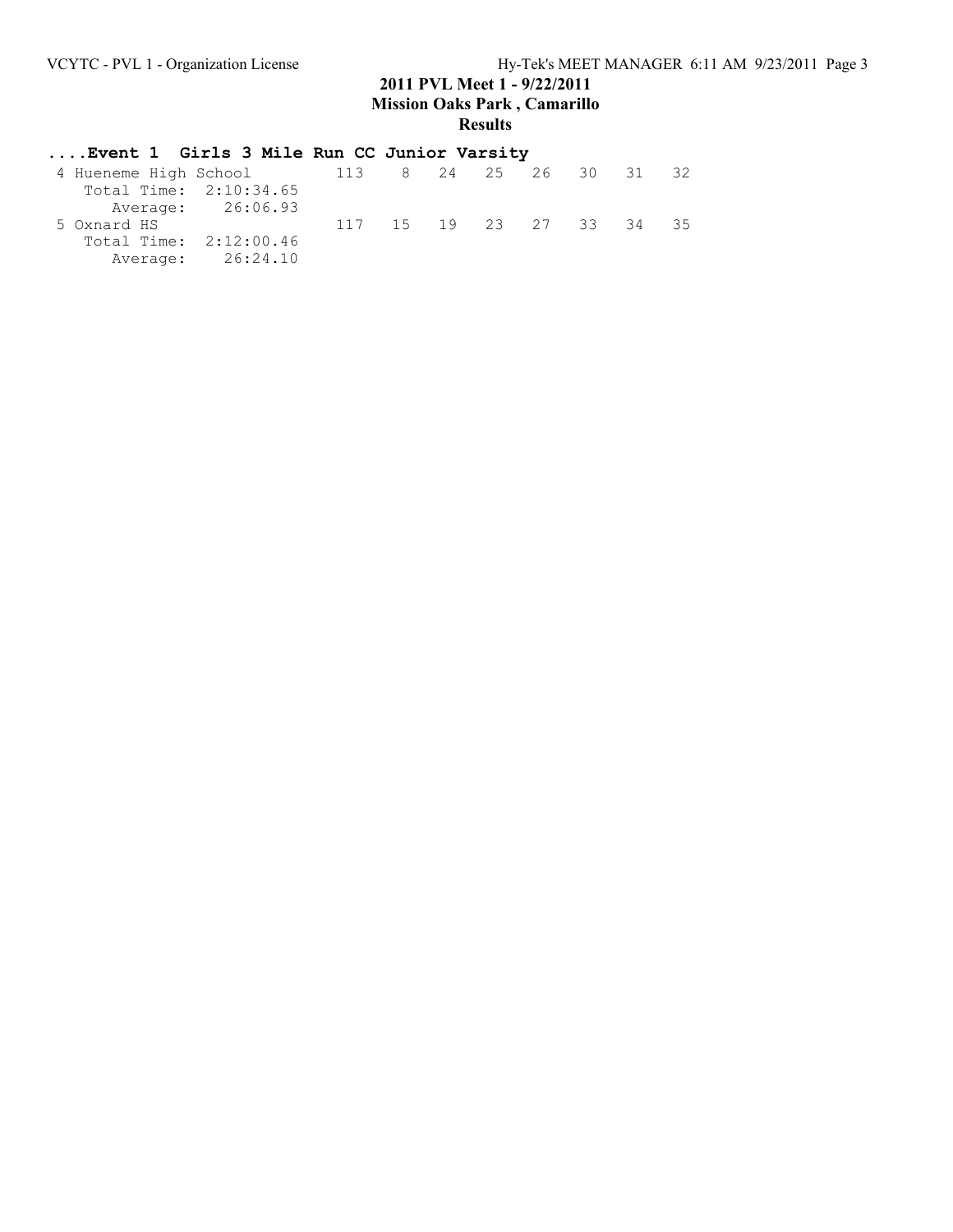# **Event 2 Boys 3 Mile Run CC Junior Varsity**

|                        |                 | =========== |                 |
|------------------------|-----------------|-------------|-----------------|
| Name                   | Year School     | Finals      | Points          |
| Results - Men          |                 |             |                 |
| 1 Ridderbush, Ryan     | Camarillo High  | 18:12.99    | 1               |
| 2 Triebold, Cole       | Camarillo High  | 18:17.93    | $\mathbf{2}$    |
| 3 Ocshner, Ricky       | Camarillo High  | 18:18.21    | 3               |
|                        |                 |             |                 |
| 4 Hernandez, Moses     | Camarillo High  | 18:22.52    | $\sqrt{4}$      |
| 5 Barajas, Javier      | Camarillo High  | 18:28.02    | 5               |
| 6 Arnold, Ethan        | Rio Mesa XC     | 18:40.65    | $6\,$           |
| 7 Zuniga, Magdiel      | Rio Mesa XC     | 18:46.24    | $7\phantom{.0}$ |
| 8 Fraley, David        | Rio Mesa XC     | 18:47.14    | $\,8\,$         |
| 9 Morales, Arturo      | Camarillo High  | 18:50.78    | $\mathsf 9$     |
| 10 Loft, Wade          | Rio Mesa XC     | 18:52.55    | 10              |
| 11 Medina, Mathew      | Pacifica HS     | 18:53.24    | 11              |
| 12 Lujan, Dominick     | Pacifica HS     | 18:55.68    | 12              |
| 13 Kobayashi, Joseph   | Rio Mesa XC     | 19:00.21    | 13              |
| 14 Apodaca, Aaron      | Camarillo High  | 19:06.93    | 14              |
| 15 Gonzalez, Roberto   | Camarillo High  | 19:10.05    |                 |
| 16 Sanchez, Roman      | Rio Mesa XC     | 19:13.78    | 15              |
| 17 Fulham, Sean        | Camarillo High  | 19:14.05    |                 |
| 18 Hernandez, Martin   | Channel Islands | 19:17.99    | 16              |
| 19 Chamagua, Jairo     | Camarillo High  | 19:25.02    |                 |
| 20 Soltan, Sam         | Rio Mesa XC     | 19:27.74    | 17              |
| 21 Lopez, Alejandro    | Pacifica HS     | 19:40.43    | 18              |
| 22 Aleman, Benjamin    | Camarillo High  | 19:40.93    |                 |
| 23 Vaca, Leo           | Pacifica HS     | 19:41.55    | 19              |
| 24 Davis, Justin       | Rio Mesa XC     | 19:46.05    |                 |
| 25 Artly, Travis       | Rio Mesa XC     | 19:50.08    |                 |
| 26 Green, Benjamin     | Camarillo High  | 19:51.52    |                 |
| 27 Muscarella, Max     | Rio Mesa XC     | 19:51.87    |                 |
|                        | Rio Mesa XC     |             |                 |
| 28 Liporada, Johnathon |                 | 19:54.40    |                 |
| 29 Stump, Nickolaus    | Rio Mesa XC     | 19:55.34    |                 |
| 30 Hubbert, Robert     | Camarillo High  | 19:55.84    |                 |
| 31 Romero, Michael     | Oxnard HS       | 19:56.52    | 20              |
| 32 Hai, Alex           | Camarillo High  | 20:03.90    |                 |
| 33 Arellano, Miguel    | Pacifica HS     | 20:05.05    | 21              |
| 34 Gambon, Andrew      | Camarillo High  | 20:05.84    |                 |
| 35 Bogen, Jonathan     | Camarillo High  | 20:06.40    |                 |
| 36 Davis, Kevin        | Rio Mesa XC     | 20:07.18    |                 |
| 37 Avelino, Noah       | Rio Mesa XC     | 20:08.65    |                 |
| 38 Lai, David          | Pacifica HS     | 20:17.49    | 22              |
| 39 Malinowski, Paul    | Camarillo High  | 20:18.55    |                 |
| 40 Stangle, Nick       | Camarillo High  | 20:22.40    |                 |
| 41 Robinson, Dustyn    | Rio Mesa XC     | 20:22.84    |                 |
| 42 Waddell, Robert     | Rio Mesa XC     | 20:23.46    |                 |
| 43 Nolen, Charles      | Camarillo High  | 20:30.81    |                 |
| 44 Collier, Jason      | Rio Mesa XC     | 20:32.49    |                 |
| 45 Malinowski, Nathan  | Camarillo High  | 20:32.78    |                 |
| 46 Ramirez, Benjamin   | Oxnard HS       | 20:35.05    | 23              |
| 47 Paschen, Jordan     | Camarillo High  | 20:35.55    |                 |
| 48 Castro, Rolando     | Oxnard HS       | 20:36.62    | 24              |
| 49 Morales, Abraham    | Oxnard HS       | 20:39.55    | 25              |
| 50 Torres, DJ          | Rio Mesa XC     | 20:40.18    |                 |
| 51 Romero, Nick        | Camarillo High  | 20:43.84    |                 |
| 52 Schmidhauser, Scott | Camarillo High  | 20:46.84    |                 |
|                        |                 |             |                 |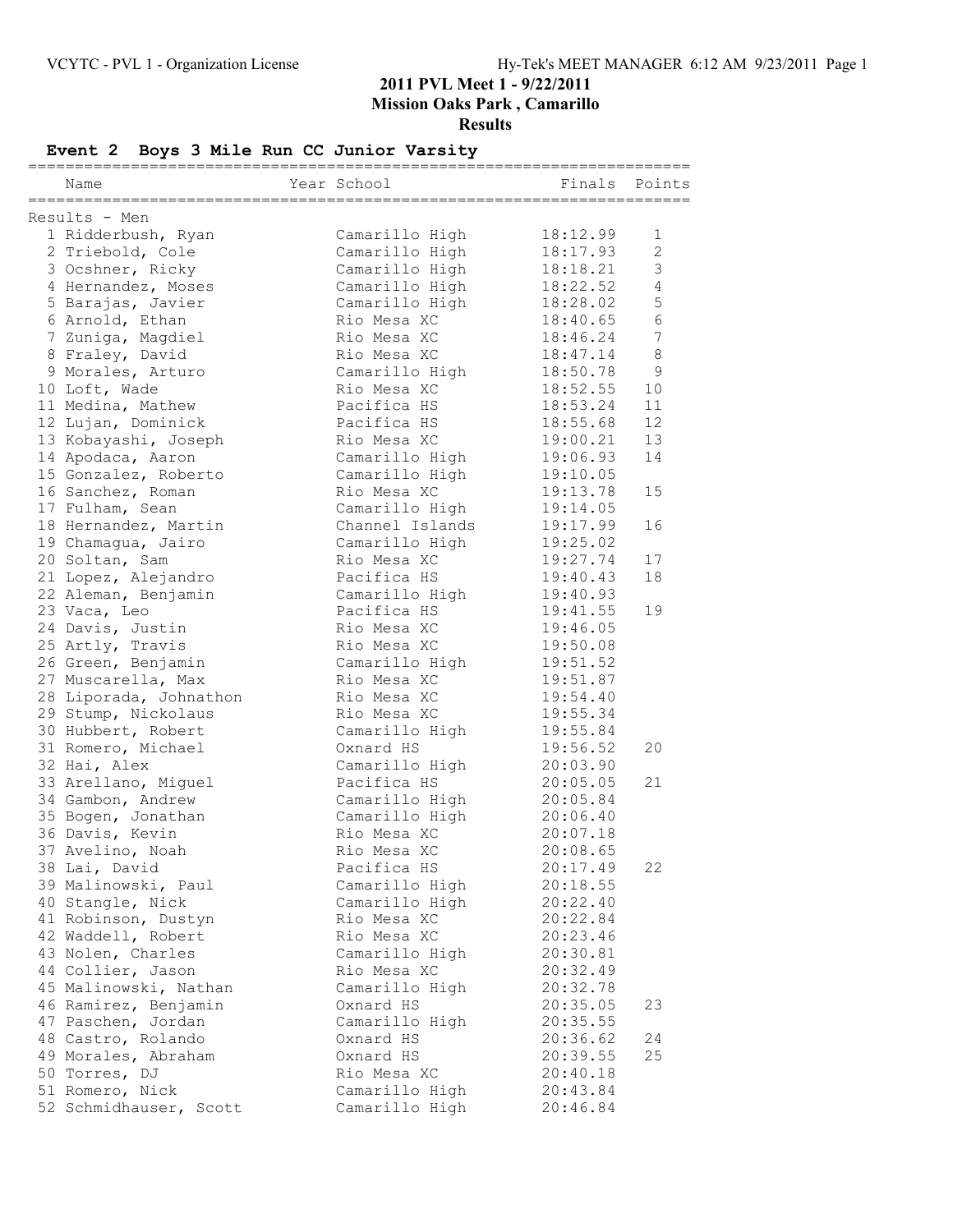## **....Event 2 Boys 3 Mile Run CC Junior Varsity**

| 53 Luciano, Jesus         | Pacifica HS                    | 20:47.11                         | 26 |
|---------------------------|--------------------------------|----------------------------------|----|
| 54 Slee, John             | Camarillo High                 | 20:47.93                         |    |
| 55 Ortuno, Andrew         | Camarillo High 20:49.02        |                                  |    |
| 56 Cortes, Ricardo        | Camarillo High                 | 20:51.14<br>20:51.62<br>20:52.27 |    |
| 57 Johnston, Elliot       | Camarillo High                 |                                  |    |
| 58 Hernandez, Roger       | Pacifica HS                    | 20:52.27                         |    |
| 59 Schmidhauser, James    | Camarillo High                 | 20:53.08                         |    |
| 60 Armenta, Jose          | Hueneme High School 20:55.14   |                                  | 27 |
| 61 Massey, Robert         | Rio Mesa XC                    | 20:55.62                         |    |
| 62 Graham, Aaron          | Rio Mesa XC                    | 20:57.43                         |    |
| 63 Ito, Jack              | Rio Mesa XC                    | 20:59.02                         |    |
| 64 Coronado, Christian    | Rio Mesa XC                    | 21:08.18                         |    |
| 65 Loft, Wyatt            | Rio Mesa XC                    | 21:08.55                         |    |
| 66 Tapia, Brian           | Pacifica HS                    | 21:08.74                         |    |
| 67 Atcheson, Matthew      | Oxnard HS                      | 21:09.74                         | 28 |
| 68 Mills, Henry           | Camarillo High                 |                                  |    |
| 69 Antonio, Damien        | Camarillo High                 | 21:12.43<br>21:12.55             |    |
| 70 Juarez, Angel          | Hueneme High School 21:13.05   |                                  | 29 |
| 71 Hernandez, Mario       | Pacifica HS                    | 21:16.68                         |    |
| 72 Lopez, Mathew          | Pacifica HS                    | 21:17.18                         |    |
| 73 Villafana, Daniel      | Rio Mesa XC                    | 21:18.02                         |    |
| 74 Huber, Michael         | Camarillo High                 | 21:24.58                         |    |
| 75 Barroso, Ryan          | Camarillo High                 |                                  |    |
| 76 То, Ка                 | Rio Mesa XC                    | 21:25.34<br>21:26.93             |    |
| 77 Tapia, Esteban         | Channel Islands 21:35.81       |                                  | 30 |
| 78 Reid, Mac              | Camarillo High 21:42.96        |                                  |    |
| 79 Fiacco, Tommy          | Camarillo High                 | 21:44.78                         |    |
| 80 Flores, Erik           | Channel Islands                | 21:48.46                         | 31 |
| 81 Bernd, Will            | Camarillo High                 | 21:57.40                         |    |
| 82 Mayper, Michael        | Camarillo High                 | 21:59.99                         |    |
| 83 Gonzalez, Isaac        | Rio Mesa XC                    | 22:02.14                         |    |
| 84 Husher, Ryan           | Rio Mesa XC                    | 22:11.24                         |    |
| 85 Escobedo, Omar         | Channel Islands                | 22:11.52                         | 32 |
| 86 Zaragoza, Rodrigo      | Hueneme High School $22:16.52$ |                                  | 33 |
| 87 Rios, Julian           | Pacifica HS                    | 22:19.65                         |    |
| 88 Franco, Jose           | Hueneme High School 22:21.78   |                                  | 34 |
| 89 Pearson, Josh          | Rio Mesa XC                    | 22:22.08                         |    |
| 90 VanKeersbilck, Nikolas | Camarillo High 22:27.84        |                                  |    |
| 91 Martinez, Sal          | Pacifica HS                    | 22:31.24                         |    |
| 92 Stanton, Maxwell       | Camarillo High                 | 22:36.55                         |    |
| 93 Messamore, Douglas     | Camarillo High                 | 22:40.68                         |    |
| 94 Somchid, Thanongsang   | Rio Mesa XC                    | 22:47.05                         |    |
| 95 Morales, Aaron         | Rio Mesa XC                    | 22:48.08                         |    |
| 96 Anderson, Erik         | Rio Mesa XC                    | 22:48.43                         |    |
| 97 Aucutt, Tristin        | Rio Mesa XC                    | 22:52.62                         |    |
| 98 Sanchez, Cristian      | Rio Mesa XC                    | 22:58.81                         |    |
| 99 Borreta, Jeff          | Pacifica HS                    | 23:04.74                         |    |
| 100 Perez, Angel          | Pacifica HS                    | 23:08.93                         |    |
| 101 Delgadillo, Victor    | Rio Mesa XC                    | 23:12.84                         |    |
| 102 Lopez, Raymundo       | Oxnard HS                      | 23:15.90                         | 35 |
| 103 Brandt, Tyler         | Rio Mesa XC                    | 23:18.27                         |    |
| 104 Montgomery, Cameron   | Pacifica HS                    | 23:18.52                         |    |
| 105 Soto, Isaac           | Channel Islands                | 23:19.99                         | 36 |
| 106 Duncan, Josh          | Rio Mesa XC                    | 23:29.46                         |    |
| 107 Jauregui, Pedro       | Pacifica HS                    | 23:29.81                         |    |
|                           |                                |                                  |    |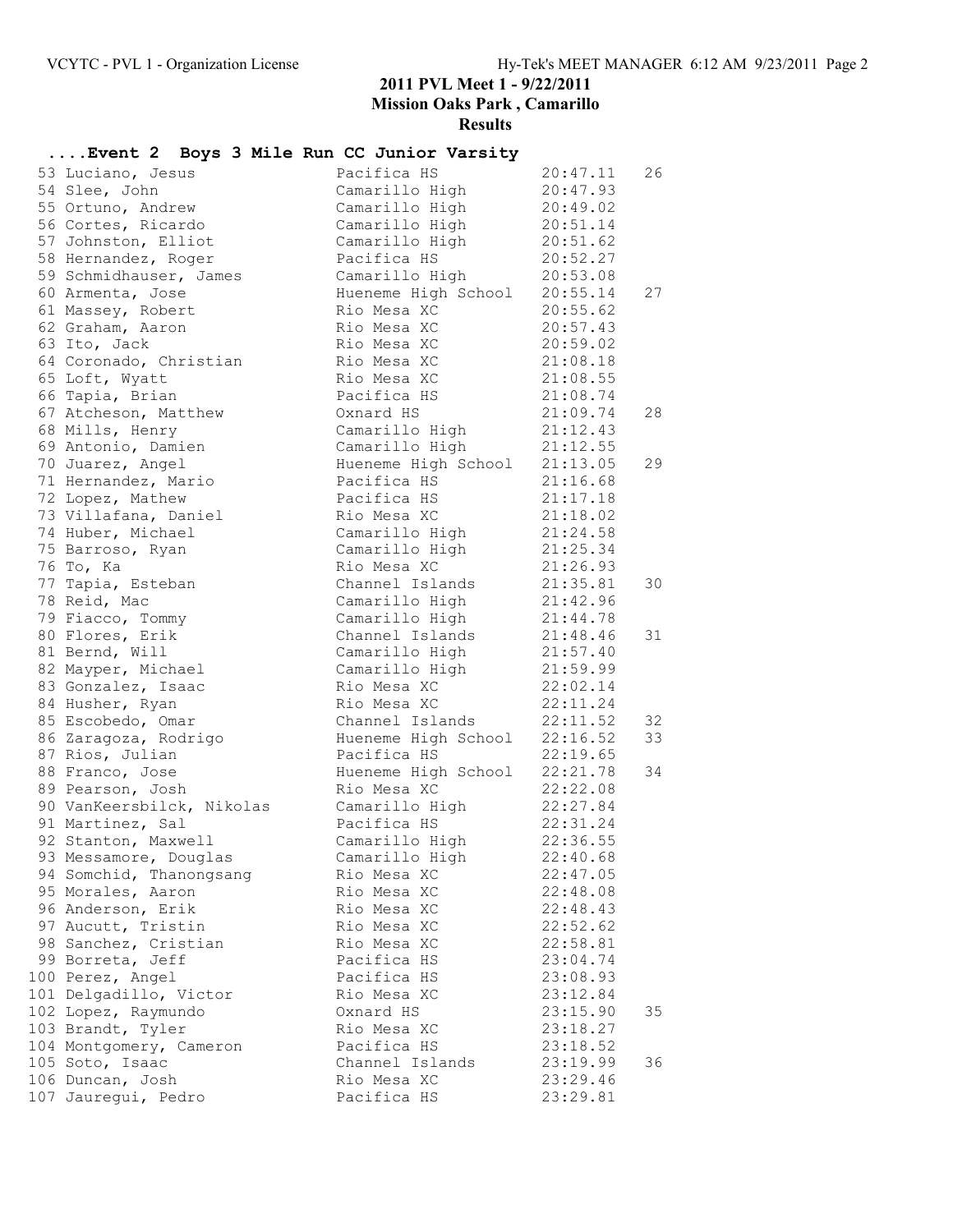## **....Event 2 Boys 3 Mile Run CC Junior Varsity**

| 108 Santos, Diego          | Rio Mesa XC                                                                  | 23:36.90             |    |
|----------------------------|------------------------------------------------------------------------------|----------------------|----|
| 109 Morgenstern, Sabastian | Pacifica HS                                                                  | 23:37.18             |    |
| 110 Medel, Abraham         |                                                                              |                      |    |
| 111 Santander, Christian   |                                                                              |                      |    |
| 112 Thomson, Blake         | Rio Mesa XC<br>Pacifica HS<br>Rio Mesa XC<br>23:55.27                        |                      |    |
| 113 Cabornida, Adrian      | Pacifica HS                                                                  | 23:56.18             |    |
| 114 Manzo, Jesus           | Hueneme High School 24:00.08                                                 |                      | 37 |
| 115 Leon, Octavio          | Channel Islands                                                              | 24:00.43             | 38 |
| 116 Brimer, Nicholas       |                                                                              | 24:06.46             |    |
| 117 Chavez, Javier         | Rio Mesa XC<br>Pacifica HS                                                   | 24:09.08             |    |
| 118 Covarrubias, Ivan      | Channel Islands                                                              | 24:11.74             | 39 |
| 119 Hinojosa, Pedro        |                                                                              |                      | 40 |
| 120 Padilla, Lonny         | Hueneme High School 24:18.65<br>Pacifica HS 24:30.27<br>Pacifica HS 24:35.21 |                      |    |
| 121 Gundayao, Jason        |                                                                              |                      |    |
| 122 Sanchez, Jesus         | Hueneme High School 24:39.34                                                 |                      | 41 |
| 123 Cahue, Javier          | Pacifica HS                                                                  | 24:51.05             |    |
| 124 Flores, Johnathon      |                                                                              | 24:54.68             |    |
| 125 Garside, Michael       | Pacifica HS<br>Pacifica HS                                                   | 24:55.14             |    |
| 126 Arias, Jose            | Channel Islands 24:57.84                                                     |                      |    |
| 127 Manzano, Oliver        | Oxnard HS                                                                    | 24:58.84             | 42 |
| 128 Ledesma, Aian          | Channel Islands 25:07.27                                                     |                      |    |
| 129 Fajardo, Crescencio    |                                                                              |                      |    |
| 130 Steiert, Taylor        | Hueneme High School $25:16.52$<br>Rio Mesa XC                                | 25:26.08             |    |
| 131 Alderet, Abel          | Pacifica HS                                                                  | 25:30.65             |    |
| 132 Carrasco, Adrian       |                                                                              | 25:47.55             |    |
| 133 Abanico, Brian         | Hueneme High School<br>Wallens High School                                   | 25:58.93             |    |
| 134 Lopez, Marco           | Rio Mesa XC<br>Pacifica HS                                                   | 26:00.62             |    |
| 135 Alvarez, Lee           | Channel Islands                                                              | 26:02.46             |    |
| 136 Madrigal, Giovanni     | Pacifica HS                                                                  | 26:41.90             |    |
| 137 Cooke, Harrison        |                                                                              |                      |    |
| 138 Diaz, Christian        | Rio Mesa XC 26:47.65<br>Hueneme High School 26:53.30                         |                      |    |
| 139 Fernandez, Roberto     | Channel Islands                                                              | 26:55.40             |    |
| 140 Jimenez, Juan          | Channel Islands                                                              |                      |    |
| 141 Huynh, Thien           | Pacifica HS                                                                  | 27:02.78<br>27:07.90 |    |
| 142 Andrade, Jacobo        | Pacifica HS                                                                  | 27:46.27             |    |
| 143 Munoz, Alex            | Oxnard HS                                                                    | 27:53.90             |    |
| 144 Alvarez, Armando       | Rio Mesa XC 27:55.81                                                         |                      |    |
| 145 Cardenas, Fransico     | Rio Mesa XC                                                                  | 27:56.52             |    |
| 146 Estrada, Oswaldo       | Pacifica HS                                                                  | 28:03.08             |    |
| 147 Esqueda, Erick         | Pacifica HS                                                                  | 28:06.84             |    |
| 148 Garcia, Dionicio       | Hueneme High School                                                          | 28:24.52             |    |
| 149 Cazares, Ricardo       | Pacifica HS                                                                  | 28:32.30             |    |
| 150 Huizinga, Kyle         | Pacifica HS                                                                  | 29:07.00             |    |
| 151 Beltran, Jonathan      | Oxnard HS                                                                    | 29:27.00             |    |
| 152 Doan, David            | Pacifica HS 29:56.30                                                         |                      |    |
| 153 Cervantes, Homar       | Hueneme High School                                                          | 33:25.20             |    |
|                            |                                                                              |                      |    |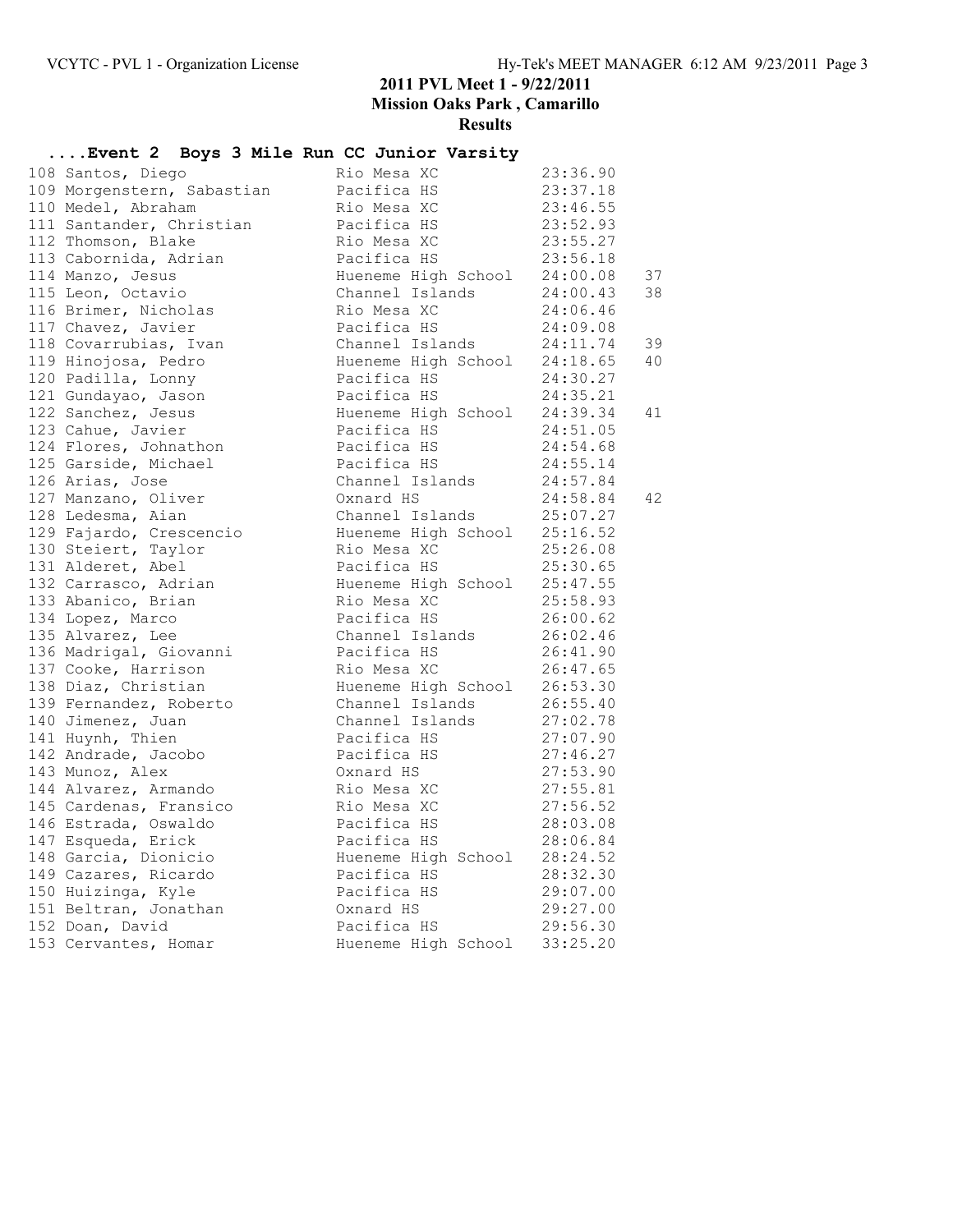#### **Results**

## **....Event 2 Boys 3 Mile Run CC Junior Varsity**

|                                                                                     |       | Team Scores  |                 |    |                |       |      |      |      |      |
|-------------------------------------------------------------------------------------|-------|--------------|-----------------|----|----------------|-------|------|------|------|------|
| Rank Team                                                                           | Total | $\mathbf{1}$ | 2               | 3  | $\overline{4}$ | $5 -$ | $*6$ | $*7$ | $*8$ | $*9$ |
| Results - Men                                                                       |       |              |                 |    |                |       |      |      |      |      |
| 1 Adolfo Camarillo High Sch 15<br>1:31:39.67<br>Total Time:<br>18:19.94<br>Average: |       | $\mathbf{1}$ | 2               | 3  | 4              | 5     | 9    | 14   |      |      |
| 2 Rio Mesa XC<br>Total Time: 1:34:06.79<br>18:49.36<br>Average:                     | 44    | 6            | $7\phantom{.0}$ | 8  | 10             | 13    | 15   | 17   |      |      |
| 3 Pacifica HS<br>Total Time: 1:37:15.95<br>19:27.19<br>Average:                     | 81    | 11           | 12              | 18 | 19             | 21    | 22   | 26   |      |      |
| 4 Oxnard HS<br>Total Time: 1:42:57.48<br>20:35.50<br>Average:                       | 120   | 20           | 23              | 24 | 25             | 28    | 35   | 42   |      |      |
| 5 Channel Islands<br>1:48:13.78<br>Total Time:<br>21:38.76<br>Average:              | 145   | 16           | 30              | 31 | 32             | 36    | 38   | 39   |      |      |
| 6 Hueneme High School<br>Total Time: 1:50:46.57<br>22:09.32<br>Average:             | 160   | 27           | 29              | 33 | 34             | 37    | 40   | 41   |      |      |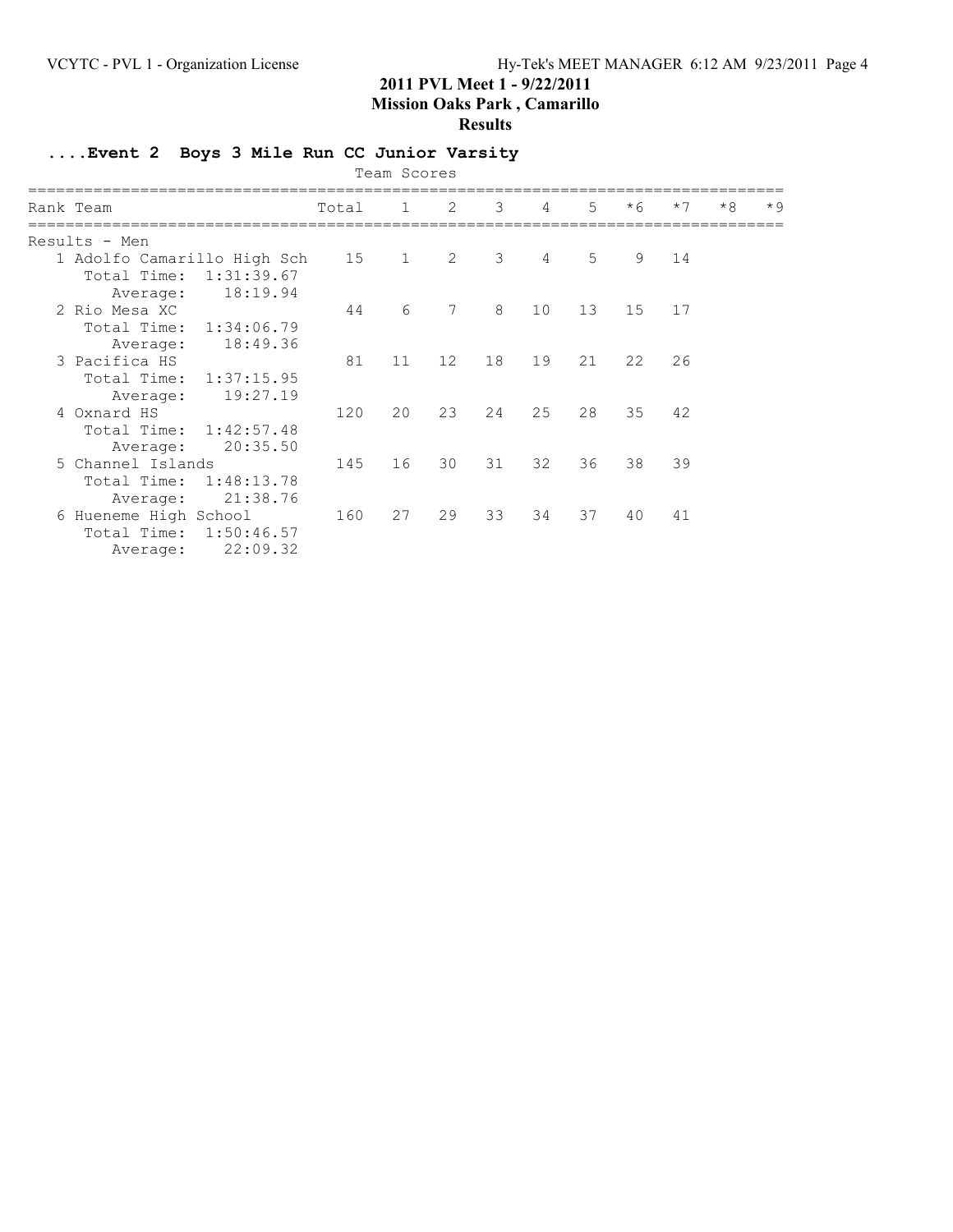## **Event 3 Girls 3 Mile Run CC Varsity**

| Name      |                                                          | Year School |                                                              |                      | Finals Points        |          |                 |      |      |       |
|-----------|----------------------------------------------------------|-------------|--------------------------------------------------------------|----------------------|----------------------|----------|-----------------|------|------|-------|
|           | Results - Women                                          |             |                                                              |                      |                      |          |                 |      |      |       |
|           | 1 Naumann, Rachel                                        |             | Camarillo High                                               |                      | 19:46.65             |          | 1               |      |      |       |
|           | 2 Gasner, Anika                                          |             |                                                              |                      | 20:15.84             |          | 2               |      |      |       |
|           | 3 Cline, Danika                                          |             | Rio Mesa<br>Camarillo High<br>All You                        |                      | 20:32.62             |          | 3               |      |      |       |
|           | 4 Sewell, Sabrina                                        |             | Rio Mesa XC                                                  |                      | 20:41.58             |          | 4               |      |      |       |
|           | 5 Gonzalez, Brittany                                     |             | Rio Mesa XC                                                  |                      | 20:48.62             |          | 5               |      |      |       |
|           | 6 Ortega, Yesenia                                        |             | Camarillo High 20:53.58                                      |                      |                      |          | 6               |      |      |       |
|           | 7 Caldwell, Sydney                                       |             |                                                              |                      |                      |          | $7\phantom{.0}$ |      |      |       |
|           |                                                          |             |                                                              |                      | 20:54.11<br>20:59.05 |          | $\,8\,$         |      |      |       |
|           | 8 Cervantes, Andrea<br>0 Dunne Kathleen                  |             | Oxnard HS<br>Pacifica HS<br>Camarillo High<br>Camarillo High |                      | 21:04.49             |          | 9               |      |      |       |
|           | 10 Nagel, Sarah                                          |             | Camarillo High 21:09.55                                      |                      |                      |          | 10              |      |      |       |
|           | 11 Nagel, Haley                                          |             | Camarillo High 21:13.40                                      |                      |                      |          | 11              |      |      |       |
|           | 12 Contreras, Andrea                                     |             | Hueneme High School 21:15.24                                 |                      |                      |          | 12              |      |      |       |
|           | 13 Armenta, Veronica                                     |             | Hueneme High School $21:17.43$                               |                      |                      |          | 13              |      |      |       |
|           | 14 Dang, Isabella                                        | Oxnard HS   |                                                              |                      | 21:18.84             |          | 14              |      |      |       |
|           | 15 Kippen, Marie                                         |             | Camarillo High 21:24.18                                      |                      |                      |          | 15              |      |      |       |
|           | 16 Huizar, Lorena                                        |             | Hueneme High School 21:24.96                                 |                      |                      |          | 16              |      |      |       |
|           | 17 Lopez, Rebeca                                         | Pacifica HS |                                                              | 21:38.40             |                      |          | 17              |      |      |       |
|           | 18 Schmader, Madison Rio Mesa XC                         |             |                                                              | 21:49.87             |                      |          | 18              |      |      |       |
|           | 19 Lujan, Karina                                         |             |                                                              |                      | 22:01.37             |          | 19              |      |      |       |
|           |                                                          |             |                                                              |                      |                      |          | 20              |      |      |       |
|           | 20 Silverman, Kailey<br>21 Moreno, Laryssa               |             | Pacifica HS<br>Channel Islands<br>Rio Mesa XC                |                      | 22:02.02<br>22:09.90 |          | 21              |      |      |       |
|           | 22 Nava, Jennifer                                        |             | Rio Mesa XC 22:13.46                                         |                      |                      |          | 22              |      |      |       |
|           | 23 Soto, Gabriela                                        | Pacifica HS |                                                              | 22:18.43             |                      |          | 23              |      |      |       |
|           | 24 Hernandez, Clara (Europa Hueneme High School 22:43.58 |             |                                                              |                      |                      |          | 24              |      |      |       |
|           | 25 Gavia, Brenda                                         | Rio Mesa XC |                                                              |                      |                      |          | 25              |      |      |       |
|           |                                                          | Pacifica HS |                                                              | 22:50.78<br>23:05.65 | 23:05.65             |          | 26              |      |      |       |
|           | 26 Cisneros, Guadalupe<br>27 Mendez, Estefania           |             | Hueneme High School 23:12.52                                 |                      |                      |          | 27              |      |      |       |
|           | 28 Perez, Jessica                                        | Pacifica HS |                                                              | 23:26.58             |                      |          | 28              |      |      |       |
|           | 29 Montrose, Taylor                                      |             | Hueneme High School 23:39.24                                 |                      |                      |          | 29              |      |      |       |
|           | 30 Ceja, Berenice                                        |             | Hueneme High School 23:41.24                                 |                      |                      |          | 30              |      |      |       |
|           | 31 Alamillo, Yonelida                                    | Pacifica HS |                                                              |                      | 23:48.21             |          | 31              |      |      |       |
|           | 32 Leon, Roxanne                                         |             | Channel Islands                                              |                      | 24:10.71             |          | 32              |      |      |       |
|           | 33 Hernandez, Rebecca                                    |             | Channel Islands                                              |                      | 24:18.84             |          | 33              |      |      |       |
|           | 34 Albers, Kelly                                         | Oxnard HS   |                                                              |                      | 24:38.34             |          | 34              |      |      |       |
|           | 35 Toliver, Amber                                        | Oxnard HS   |                                                              |                      | 25:01.05             |          | 35              |      |      |       |
|           | 36 Gonzalez, Saira                                       |             | Channel Islands 25:24.11                                     |                      |                      |          | 36              |      |      |       |
|           | 37 Hernandez, Maria                                      | Oxnard HS   |                                                              |                      | 25:25.62             |          | 37              |      |      |       |
|           | 38 Speed, Taylor                                         | Oxnard HS   |                                                              |                      | 25:43.78             |          | 38              |      |      |       |
|           | 39 Martinez, Maritza                                     | Oxnard HS   |                                                              |                      | 25:51.99             |          | 39              |      |      |       |
|           | 40 Leon, Gabriella                                       |             | Channel Islands                                              |                      |                      | 25:55.68 | 40              |      |      |       |
|           | 41 Lopez, Gabi                                           |             | Channel Islands                                              |                      | 26:05.93             |          | 41              |      |      |       |
|           |                                                          |             | Team Scores                                                  |                      |                      |          |                 |      |      |       |
|           |                                                          |             |                                                              |                      |                      |          |                 |      |      |       |
| Rank Team |                                                          | Total       | 2<br>1                                                       | 3                    | 4                    | 5        | $*6$            | $*7$ | $*8$ | $*$ 9 |

Results - Women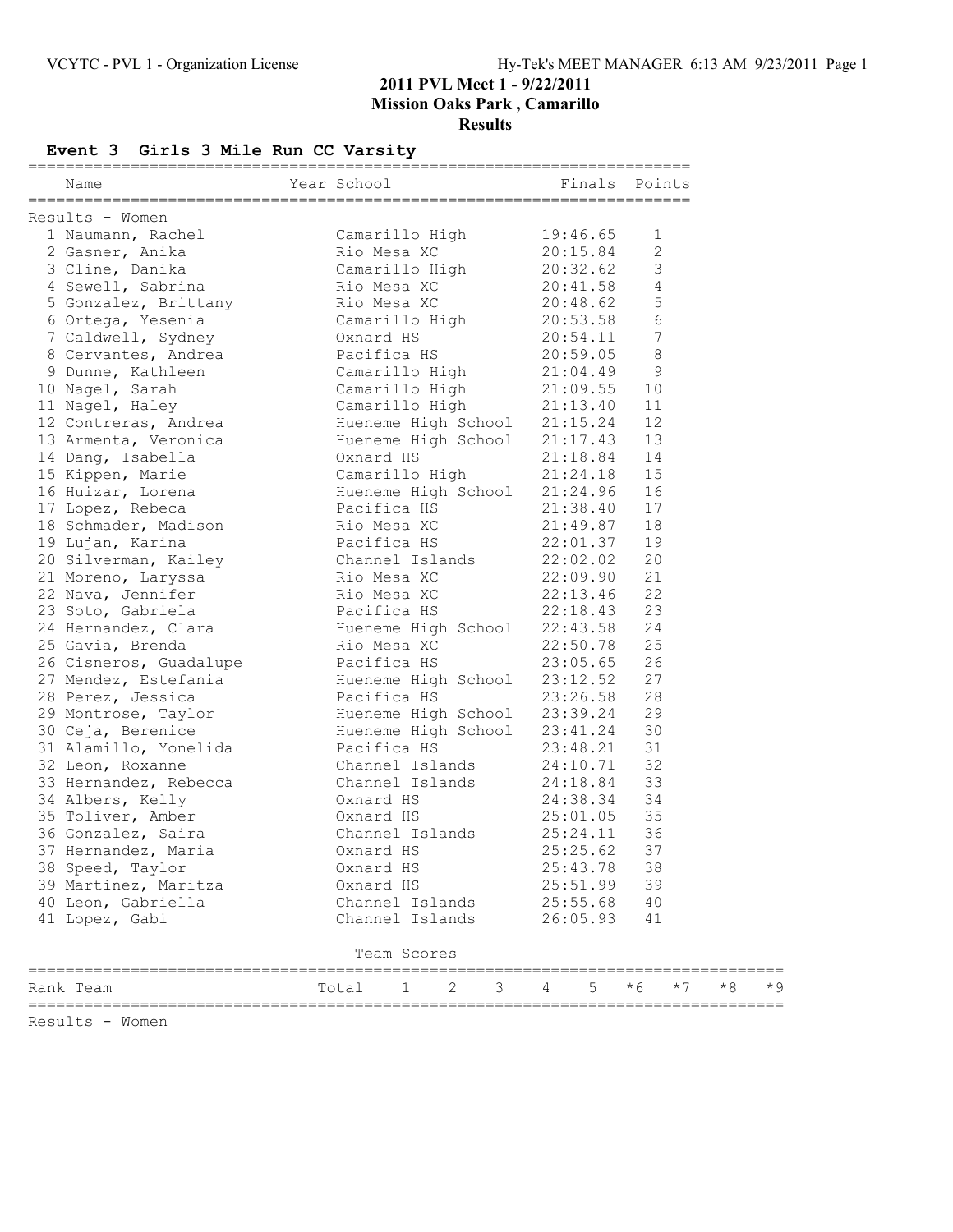| Event 3 Girls 3 Mile Run CC Varsity |            |     |              |                |                |    |                 |    |    |
|-------------------------------------|------------|-----|--------------|----------------|----------------|----|-----------------|----|----|
| 1 Adolfo Camarillo High Sch         |            | 29  | $\mathbf{1}$ | 3              | 6              | 9  | 10 <sup>°</sup> | 11 | 15 |
| Total Time:                         | 1:43:26.89 |     |              |                |                |    |                 |    |    |
| Average:                            | 20:41.38   |     |              |                |                |    |                 |    |    |
| 2 Rio Mesa XC                       |            | 50  | $2^{\circ}$  | $\overline{4}$ | 5 <sup>1</sup> | 18 | 21              | 22 | 25 |
| Total Time: 1:45:45.81              |            |     |              |                |                |    |                 |    |    |
| Average:                            | 21:09.17   |     |              |                |                |    |                 |    |    |
| 3 Hueneme High School               |            | 92  | 12           | 13             | 16             | 24 | 27              | 29 | 30 |
| Total Time:                         | 1:49:53.73 |     |              |                |                |    |                 |    |    |
| Average:                            | 21:58.75   |     |              |                |                |    |                 |    |    |
| 4 Pacifica HS                       |            | 93  | 8            | 17             | 19             | 23 | 26              | 28 | 31 |
| Total Time:                         | 1:50:02.90 |     |              |                |                |    |                 |    |    |
| Average:                            | 22:00.58   |     |              |                |                |    |                 |    |    |
| 5 Oxnard HS                         |            | 127 | 7            | 14             | 34             | 35 | 37              | 38 | 39 |
| Total Time:                         | 1:57:17.96 |     |              |                |                |    |                 |    |    |
| Average:                            | 23:27.60   |     |              |                |                |    |                 |    |    |
| 6 Channel Islands                   |            | 161 | 20           | 32             | 33             | 36 | 40              | 41 |    |
| Total Time:                         | 2:01:51.36 |     |              |                |                |    |                 |    |    |
| Average:                            | 24:22.28   |     |              |                |                |    |                 |    |    |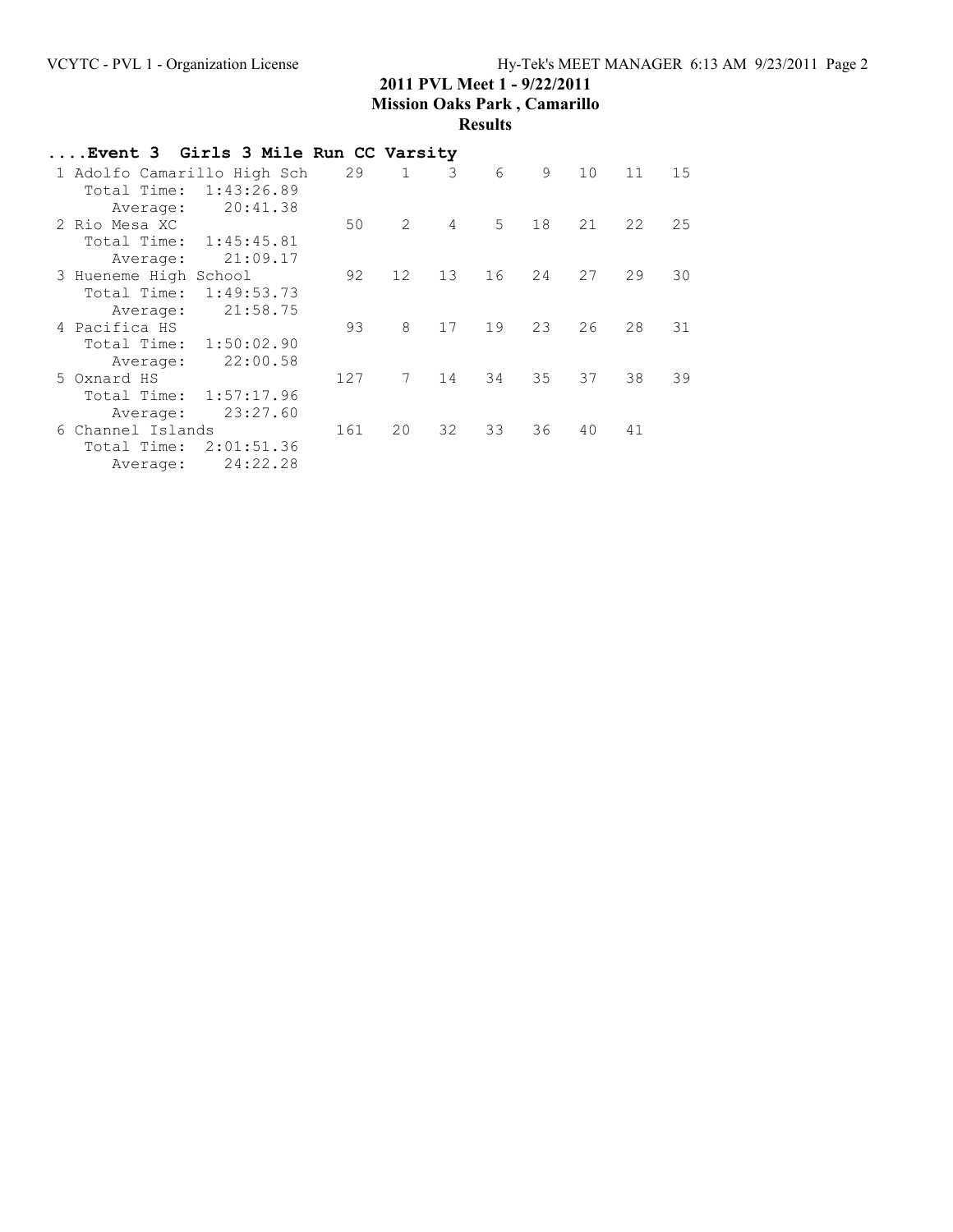# **Event 4 Boys 3 Mile Run CC Varsity**

| ===========================<br>Name | Year School                                | Finals                   | Points         |
|-------------------------------------|--------------------------------------------|--------------------------|----------------|
| Results - Men                       |                                            |                          |                |
| 1 Arthur, Geno                      | Rio Mesa XC                                | 15:53.37                 | 1              |
| 2 Gonzalez, Joel                    | Camarillo High                             | 16:20.57                 | $\overline{2}$ |
| 3 Couchman, Cole                    | Camarillo High                             | 16:23.57                 | 3              |
| 4 Williams, Jessie                  | Rio Mesa XC                                |                          | $\overline{4}$ |
| 5 Gomez, Zach                       | Camarillo High                             | 16:41.59<br>17:03.37     | 5              |
| 6 Graham, Andrew                    | Rio Mesa XC                                | 17:03.74                 | 6              |
| 7 Saucedo, Jose                     | Rio Mesa XC                                | 17:05.27                 | $\sqrt{ }$     |
| 8 Soudani, Connor                   | Rio Mesa XC                                | 17:05.57                 | 8              |
| 9 Stangle, Trevor                   | Camarillo High                             | 17:09.40                 | 9              |
| 10 Broderick, Ian                   | Camarillo High                             | 17:17.36                 | 10             |
| 11 Juarez, Eduardo                  | Hueneme High School                        | 17:21.74                 | 11             |
| 12 Mochizuki, Kyle                  | Oxnard HS                                  |                          | 12             |
| 13 Cervantes, Omar                  | Pacifica HS                                | 17:22.68<br>17:28.91     | 13             |
| 14 Giles, Lucas                     | Camarillo High                             | 17:29.88                 | 14             |
| 15 Gutierrez, Michael               | Camarillo High                             | 17:33.99                 | 15             |
| 16 Armendariz, Juan                 | Pacifica HS                                | 17:34.41                 | 16             |
| 17 Rodriguez, Brian                 | Hueneme High School                        |                          | 17             |
| 18 Lopez, Jonathan                  | Channel Islands                            | 17:34.74<br>17:38.59     | 18             |
| 19 Smith, Cody                      | Rio Mesa XC                                | 17:43.38                 | 19             |
| 20 Yonko, Charlie                   | Pacifica HS                                |                          | 20             |
| 21 McKenna, Thomas                  | Rio Mesa XC                                | 17:55.37<br>18:00.36     | 21             |
| 22 Gutierrez, Moises                | Hueneme High School                        | 18:02.01                 | 22             |
| 23 Chavarin, Andy                   |                                            |                          | 23             |
| 24 Garcia, Ricardo                  | Hueneme High School<br>Hueneme High School | $18:04.32$<br>$18:04.84$ | 24             |
| 25 Fuentes, Gerardo                 | Pacifica HS                                | 18:06.44                 | 25             |
| 26 Patterson, Ryan                  | Oxnard HS                                  | 18:13.29                 | 26             |
| 27 Godinez, Jesse                   | Oxnard HS                                  | 18:27.89                 | 27             |
| 28 Tinoco, Delfino                  | Hueneme High School                        | 18:32.45                 | 28             |
| 29 Cruz, Luis                       | Pacifica HS                                | 18:32.77                 | 29             |
| 30 Le, Tommy                        | Oxnard HS                                  | 18:45.57                 | 30             |
| 31 Arciniega, Carlos                | Oxnard HS                                  |                          | 31             |
| 32 Garcia, Thomas                   | Pacifica HS                                | 18:46.10<br>18:47.59     | 32             |
| 33 Marinez, Alan                    | Hueneme High School                        | 19:04.39                 | 33             |
| 34 Aguilera, Christian              | Pacifica HS                                |                          | 34             |
| 35 Marcias, Steven                  | Channel Islands                            | 19:18.32<br>19:31.52     | 35             |
| 36 Navarro, Justin                  | Oxnard HS                                  | 20:00.64                 | 36             |
| 37 Doan, David                      | Pacifica HS                                | 20:09.12                 |                |
| 38 Echevaria, Kyle                  | Channel Islands                            | 20:26.19                 | 37             |
| 39 Larrieu, Kenny                   | Oxnard HS                                  | 20:46.13                 | 38             |
| 40 Echeveria, Cory                  | Channel Islands                            | 21:31.18                 | 39             |
| 41 Melendez, Kevin                  | Channel Islands                            | 21:49.78                 | 40             |
| 42 Cabral, Isaac                    | Channel Islands                            | 22:09.41                 | 41             |